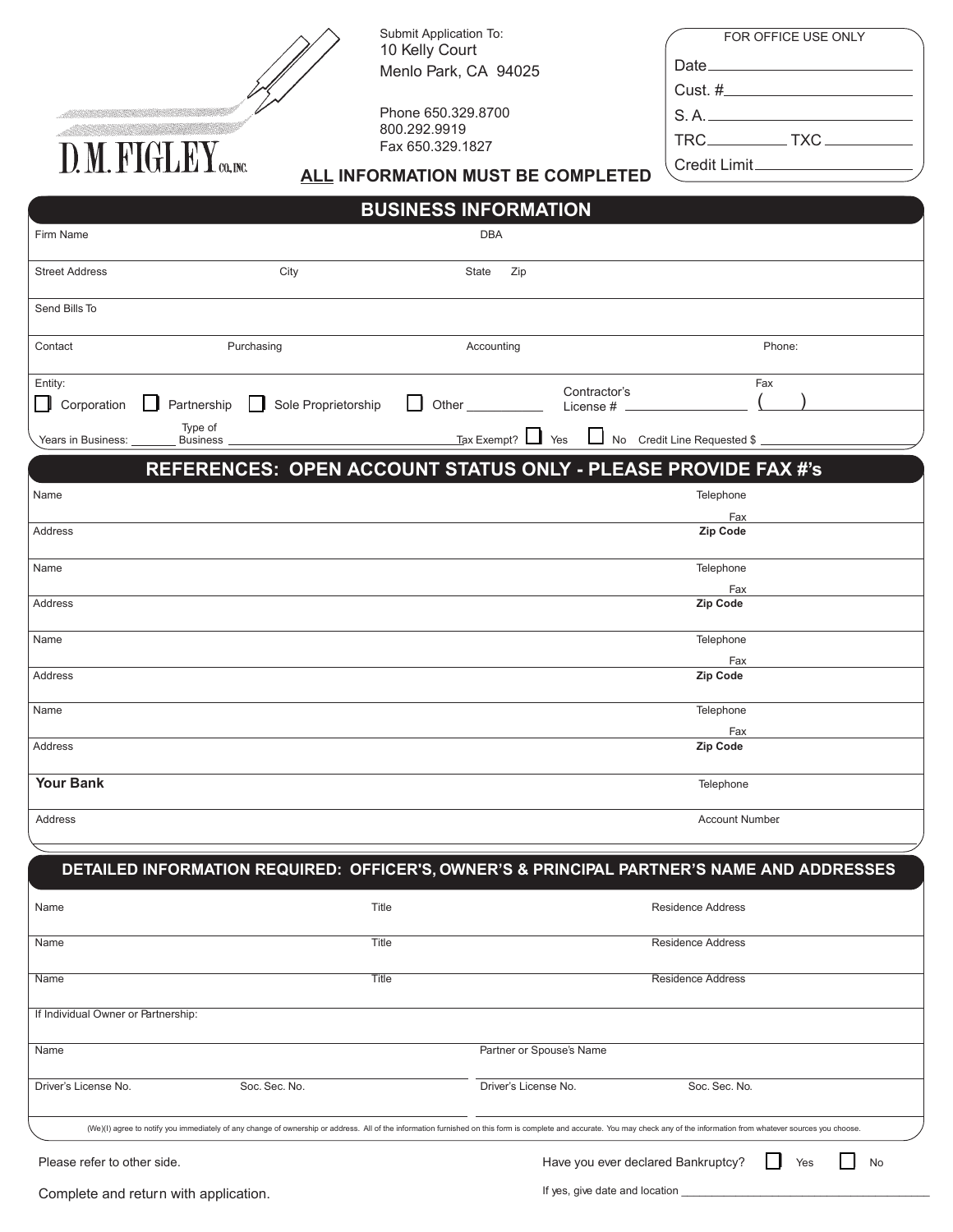## **CREDIT SALES POLICY** Terms of Sale

1. Terms are Net 30 from date of invoice. If payment is not received by the 40th day, the account will be considered as having gone into past due situation.

- 2. Non-current accounts will be placed on a cash basis at our option unless arrangements have been made in advance of the sale for possible extended terms.
- 3. The customer expressly agrees to pay all costs of collection of accounts and in the event the services of an attorney are employed to enforce any obligations of the customer hereunder to pay in addition reasonable attorney's fees, (whether or not it is necessary to file an action in court) and, in the event an action is instituted, shall pay all court costs and reasonable attorney's fees.
- 5. It is expressly agreed that at the sole discretion of D.M. Figley Co., Inc., if this account is delinquent and is referred to a third Party or Parties for collection, all additional costs will be borne by the Signees.
- 6. D.M. Figley Co., Inc. reserves the right to choice of law and venue if the account goes into litigation for collection.
- 7. All order shortages must be reported within 48 hours of receipt of order to receive full credit.
- 8. 20% RESTOCKING CHARGE on all items returned.
- 9. \$50 minimum purchase.

**APPLICANT HEREBY ACKNOWLEDGES THAT HE/SHE HAS READ AND ACCEPTS THE TERMS AND CONDITIONS OF SALE AND GUARANTIES AS SET FORTH IN THIS APPLICATION.**

**WE/I PROMISE AND GUARANTEE TO PAY WITHIN TERMS AS SET FORTH BY D.M. FIGLEY CO., INC. AND ACKNOWLEDGE AND REALIZE THAT BY NOT FULFILLING OUR/MY COMMITMENT, WE/I RISK LOSING OPEN ACCOUNT STATUS.**

| Date      |       |
|-----------|-------|
| Signature | Title |

Signature Title **Title** 

## *CONTINUING GUARANTEE*

I/We sign this credit application on behalf of the Applicant, and as an individual(s) agree to personally guarantee payment for all materials purchased and all other costs incurred, heretofore, and/or hereafter by the above Applicant, and waive all notices from D.M. Figley Co., Inc. and waive the right to require DM. Figley Co., Inc. to proceed against Applicant. I/We also agree that our personal liability hereunder shall not be deemed to be released or discharged by any extension of time, or by any other modification, substitution, settlement supplement or compromise granted to Applicant or by a change in the legal form or ownership of Applicant.

I/We certify that everything stated on this application and/or attachment is true and correct to the best of my/our knowledge. All goods invoiced to Applicant by D.M. Figley Co., Inc. shall be sold in reliance upon the information contained in, or attached to this Document. Notice of any change which would limit Applicant's or Guarantor's liability to D.M. Figley Co., Inc. must be given to D.M. Figley Co., Inc. in writing by certified return receipt requested mail, addressed to 10 Kelly Court, Menlo Park, CA 94025.

(Signatures must be as individuals -- not as company or corporate officials.) Please type or print. Name Signature<sub>—</sub> Date  $\equiv$ Name Signature Date